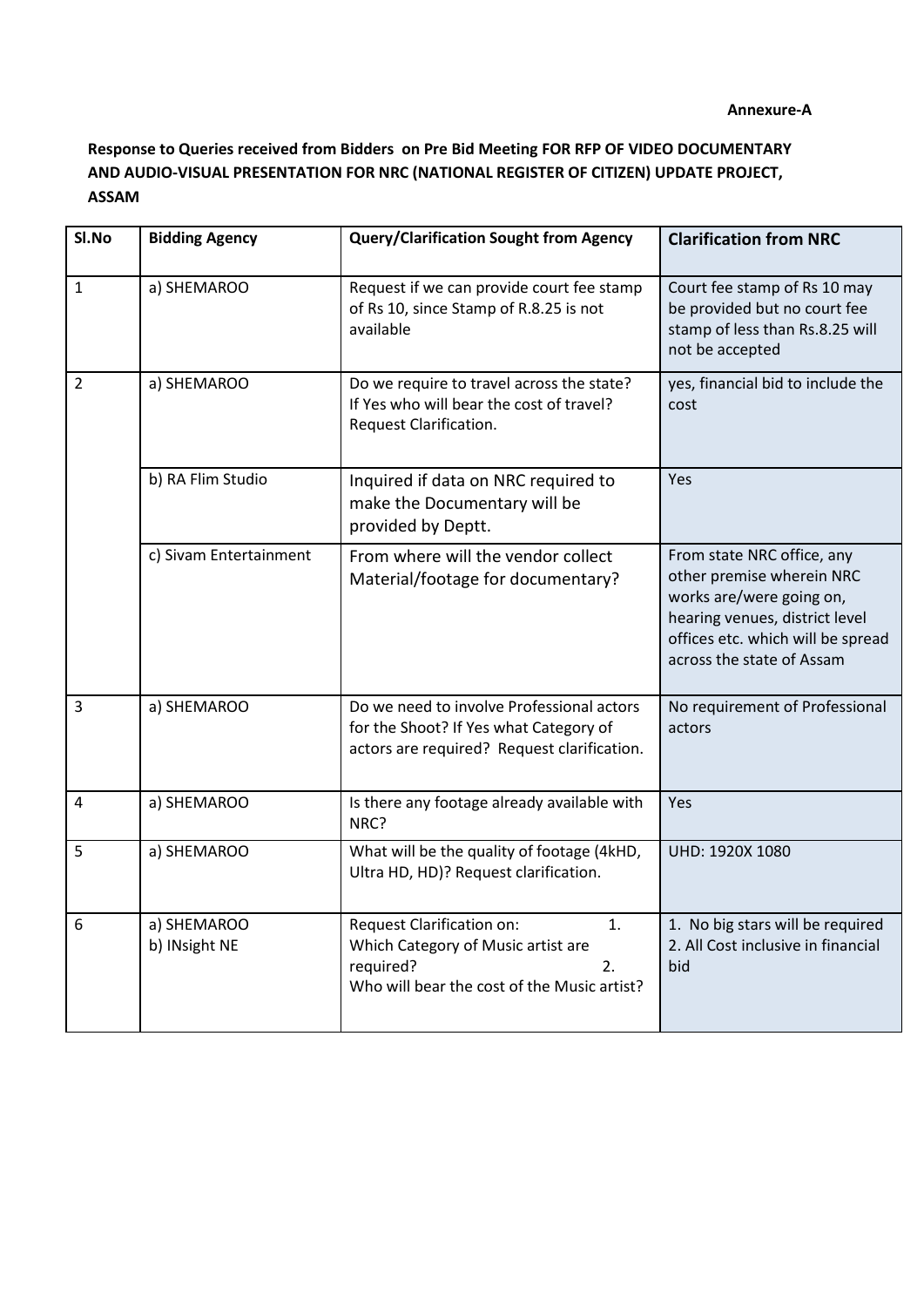| $\overline{7}$ | a) SHEMAROO            | Request grace in time frame, since<br>research, script writing and also selection<br>of music involves time? As it is mentioned<br>The Main Documentary 1 & 2 will have to<br>be completed within 45 days of the Work<br>Order and other documentaries to be<br>completed within 30 days of completion of<br>the Main Documentary                                                                                                                                                                                                                                                                        | Mentioned under point no 5:<br>Imposition of SLA will, however,<br>be decided by the Department<br>and if reasons found justified<br>the SLA amount can also be<br>relaxed              |
|----------------|------------------------|----------------------------------------------------------------------------------------------------------------------------------------------------------------------------------------------------------------------------------------------------------------------------------------------------------------------------------------------------------------------------------------------------------------------------------------------------------------------------------------------------------------------------------------------------------------------------------------------------------|-----------------------------------------------------------------------------------------------------------------------------------------------------------------------------------------|
| 8              | a) SHEMAROO            | Are we required to fill the details according<br>to the format of Eligibility criteria? Or we<br>need to attach forms containing the<br>details? Request clarification.                                                                                                                                                                                                                                                                                                                                                                                                                                  | Required to Fill details<br>according to the format of<br>Eligibility criteria                                                                                                          |
| 9              | a) SHEMAROO            | Please Elaborate meaning of the film/<br>documentary should have been displayed<br>at well-known locations as its written that<br>The bidder as Director/ Producer/<br>Company need to have adequate<br>experience - at least one short film or<br>documentary and 2 TV Commercials (TVCs)<br>or similar production. The film/<br>documentary should have been displayed<br>at well-known locations and the TVCs<br>should have been telecast in at least 5<br>national channels. The Bidder needs to be<br>involved as Director or Producer or<br>Company creating the Short Film/<br>Documentary/ TVCs | 1. . As relevant to the subject<br>2. TVC to be telecast at national<br>channels                                                                                                        |
|                | b) Insight Brandcom    | Will National Channel include Regional<br>Satelite Channels like News live, DY365, etc<br>in case of TVC telecast in National Channels                                                                                                                                                                                                                                                                                                                                                                                                                                                                   | <b>NO</b>                                                                                                                                                                               |
|                | c) RA Flim Studio      | location of screening of films/<br>documentaries                                                                                                                                                                                                                                                                                                                                                                                                                                                                                                                                                         | As relevant to the subject                                                                                                                                                              |
| 10             | a) SHEMAROO            | Request relaxation for TVCs should have<br>been telecast in at least 5 national<br>channels or Accept TVCs made for VAS of<br>DTH Channels Doing so will allow more<br>companies to participate for the tender                                                                                                                                                                                                                                                                                                                                                                                           | As given in RFP                                                                                                                                                                         |
|                | b) Sivam Entertainment | Request relaxation for TVCs should<br>have been telecast in at least 5 national<br>channels                                                                                                                                                                                                                                                                                                                                                                                                                                                                                                              | As given in RFP                                                                                                                                                                         |
| 11             | a) SHEMAROO            | For the EMD to be submitted two amounts<br>in word are given, request which amount<br>needs to be submitted, i.e; Rupees Two<br>Lakhs Fifty Thousand only OR (Rupees Ten<br>Thousand only). Please clarify.                                                                                                                                                                                                                                                                                                                                                                                              | EMD of Rupees Two Lakhs Fifty<br>Thousand only needs to be<br>submitted in the form of DD.<br><b>Rupees Ten Thousand only</b><br>mentioned in this section was a<br>typographical error |